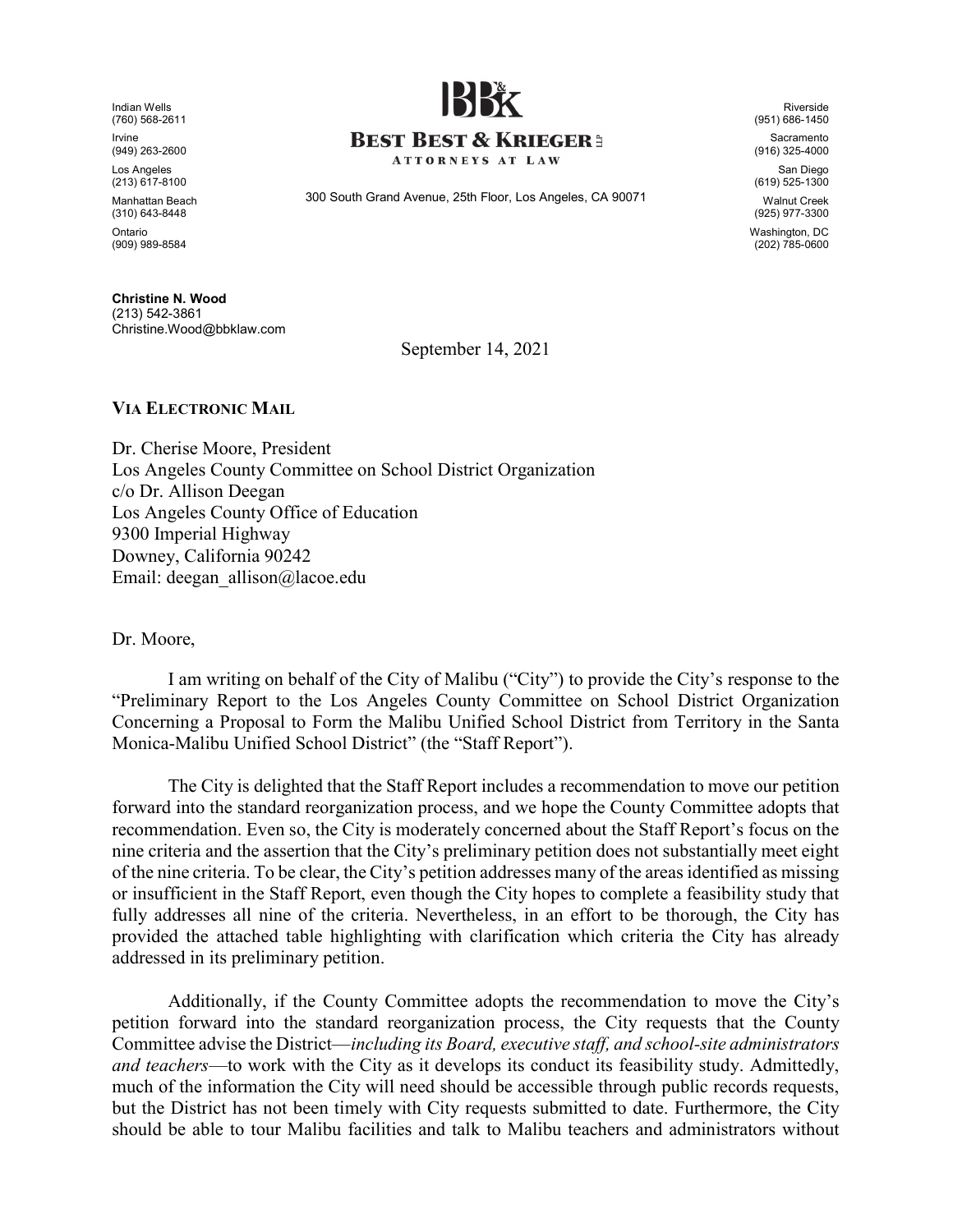# BBk **BEST BEST & KRIEGER:** ATTORNEYS AT LAW

VIA E-MAIL

Dr. Cherise Moore, President September 14, 2021 Page 2

fearing retaliation by the District, which has been the overriding concern by District personnel thus far. Therefore, if the County Committee adopts the recommendation to move the City's petition forward, the City asks that you advise the District of their responsibility to work with us and provide the data and information necessary to complete our feasibility study.

Thank you, again, for your ongoing leadership in organizing and holding this unprecedented preliminary public hearing to test the sufficiency of the City's petition.

Regards,

Christine N. Wood

CNW:MR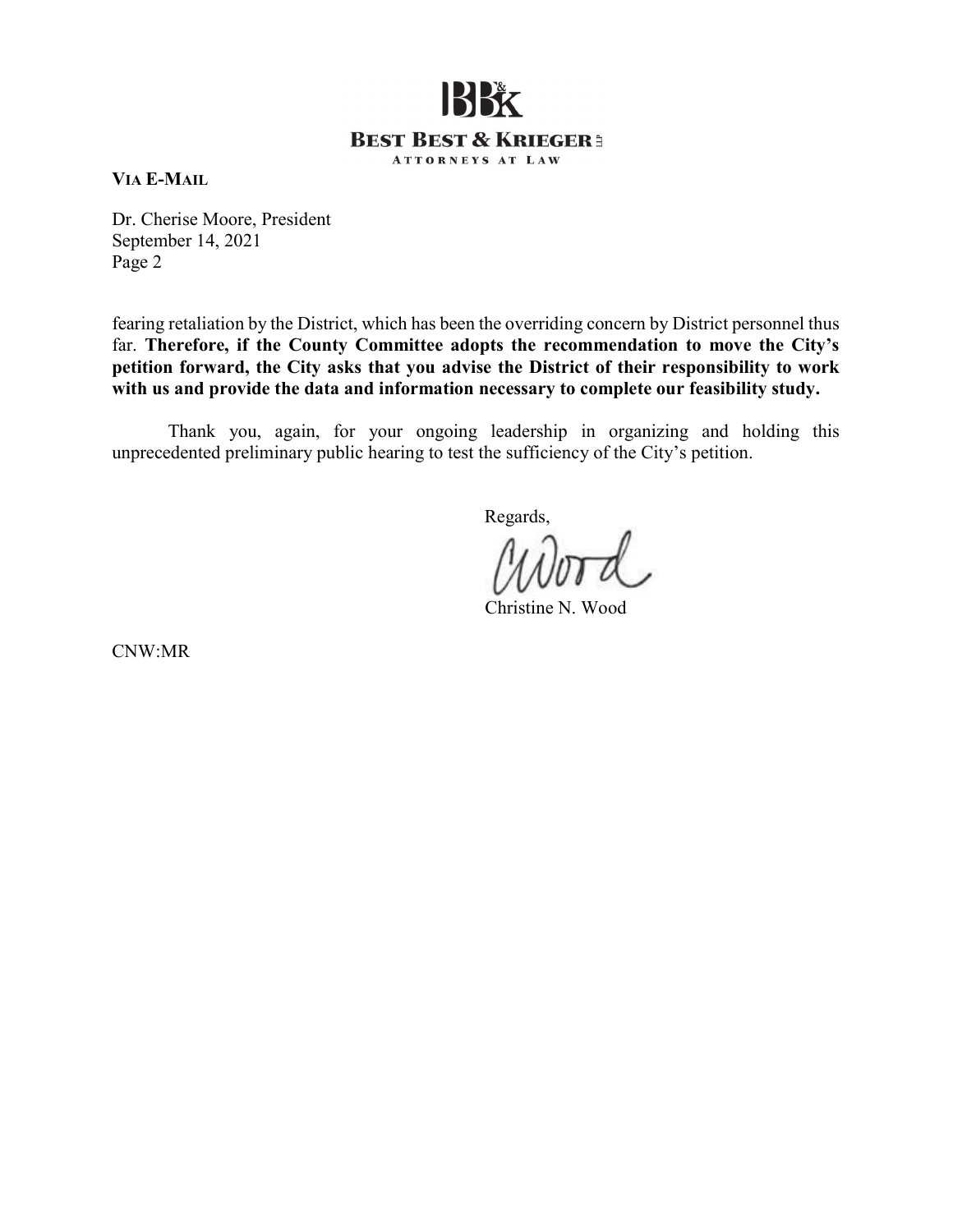## City of Malibu's Clarifications to LACOE Staff's Analysis of the Nine Criteria

### TABLE 1. SUMMARY OF CONDITIONS, FINDINGS, AND RATIONALE

|              |                                    | <b>LACOE Staff's</b>            |                                                                                                                                                                                                                                                                                                                    |                               |                                                                                                                                                                                                                                                                                                                                                                                                                                                                                                                                                                                        |
|--------------|------------------------------------|---------------------------------|--------------------------------------------------------------------------------------------------------------------------------------------------------------------------------------------------------------------------------------------------------------------------------------------------------------------|-------------------------------|----------------------------------------------------------------------------------------------------------------------------------------------------------------------------------------------------------------------------------------------------------------------------------------------------------------------------------------------------------------------------------------------------------------------------------------------------------------------------------------------------------------------------------------------------------------------------------------|
| #            | Condition                          | <b>Preliminary Finding</b>      | <b>LACOE Staff's Rationale</b>                                                                                                                                                                                                                                                                                     |                               | <b>City of Malibu's Clarification</b>                                                                                                                                                                                                                                                                                                                                                                                                                                                                                                                                                  |
| $\mathbf{1}$ | Adequacy in number of<br>students. | May Not Be<br>Substantially Met | The resulting Malibu USD may not have, nor<br>may be able to maintain, enrollment of at<br>least 1,501 students.                                                                                                                                                                                                   | $\bullet$                     | The Ed Code's enrollment threshold is meant to ensure that<br>newly created direct service districts do not become more<br>dependent on county office of education and state support.<br>The proposed Malibu USD would not become a direct<br>service district as it will be basic aid with sufficient funding<br>to hire staff to perform all necessary activities to operate the<br>District. (City's Petition, p. 107.)                                                                                                                                                             |
|              |                                    |                                 |                                                                                                                                                                                                                                                                                                                    |                               | School Services states, " local tax revenues that are the<br>primary support for basic aid school districts are insensitive<br>to student enrollment." (LACOE Staff Report, p. 18.)                                                                                                                                                                                                                                                                                                                                                                                                    |
|              |                                    |                                 |                                                                                                                                                                                                                                                                                                                    | $\bullet$                     | Additionally, the District does not have any incentive to<br>address the decline in enrollment in Malibu schools because<br>it will continue to receive the same amount of property<br>taxes from Malibu regardless of enrollment. Hence, unless<br>we separate, enrollment will continue to suffer.                                                                                                                                                                                                                                                                                   |
| $\mathbf{2}$ | Community identity.                | May Not Be<br>Substantially Met | Because the area proposed for a Malibu USD<br>has been a part of the SM-MUSD for 70+<br>years, and has sent students to Santa Monica<br>area schools for more than 100 years, they<br>have longstanding inclusion in SM-MUSD<br>and do not need to start a new school district<br>to establish community identity. | • ا<br>$\bullet$<br>$\bullet$ | Santa Monica and Malibu are two geographically distinct<br>communities with their own character and identity and have<br>separate local governance and different emergency service<br>providers (police and fire). (City's Petition, p. 109.)<br>The communities have separate Chambers of Commerce,<br>youth groups, and organizations. (City's Petition, p. 109.)<br>Even within the school district, the sports leagues are<br>separate. Malibu is in the CIF Southern Section Tri County<br>Athletic League and Santa Monica is in the Ocean League.<br>(City's Petition, p. 109.) |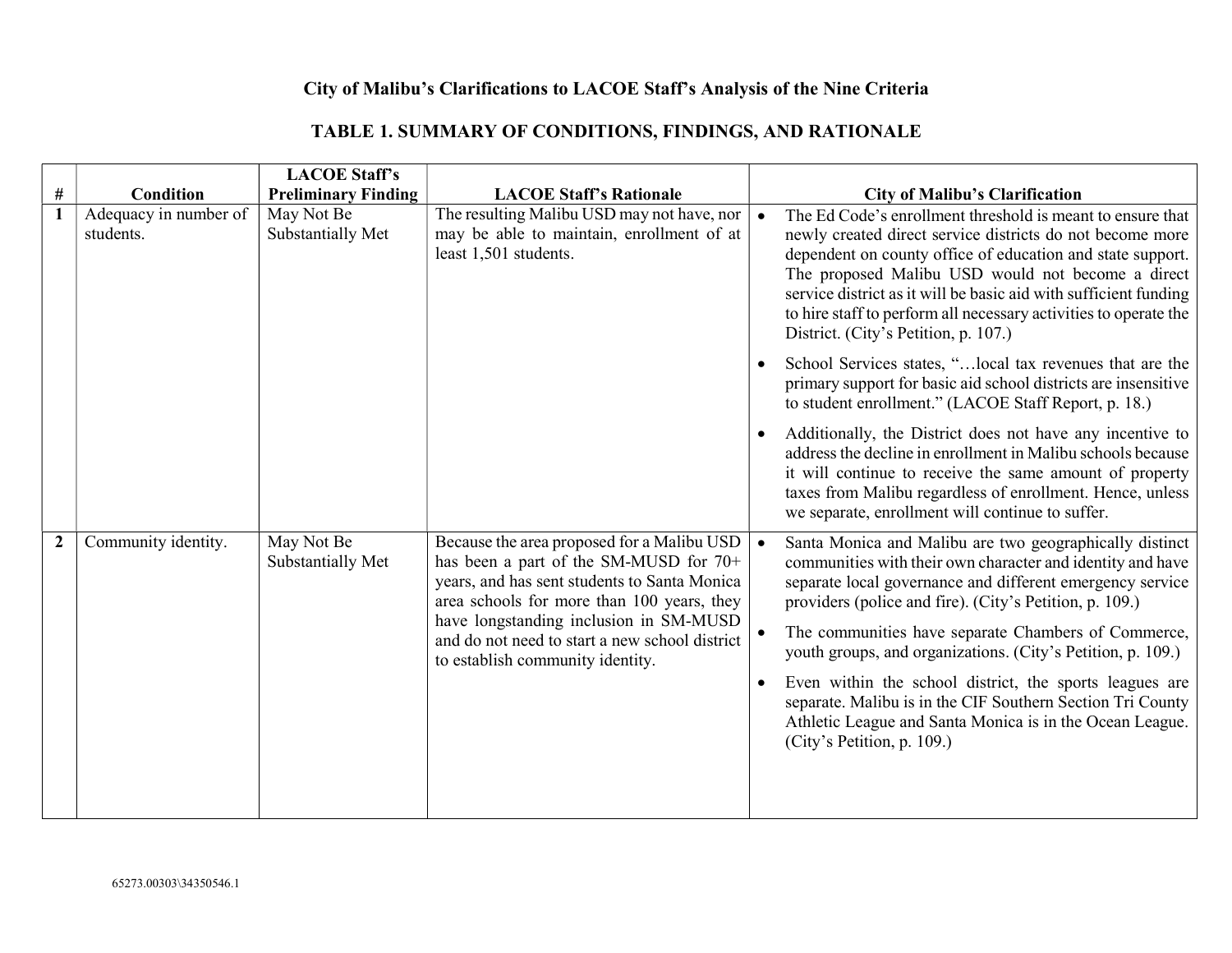|                |                                                              | <b>LACOE Staff's</b>            |                                                                                                                                                                                                                                                      |           |                                                                                                                                                                                                                                                                                                                                                                                                                                                                                                                           |
|----------------|--------------------------------------------------------------|---------------------------------|------------------------------------------------------------------------------------------------------------------------------------------------------------------------------------------------------------------------------------------------------|-----------|---------------------------------------------------------------------------------------------------------------------------------------------------------------------------------------------------------------------------------------------------------------------------------------------------------------------------------------------------------------------------------------------------------------------------------------------------------------------------------------------------------------------------|
| #              | <b>Condition</b>                                             | <b>Preliminary Finding</b>      | <b>LACOE Staff's Rationale</b>                                                                                                                                                                                                                       |           | <b>City of Malibu's Clarification</b>                                                                                                                                                                                                                                                                                                                                                                                                                                                                                     |
| 3 <sup>1</sup> | Equitable division of<br>assets and liabilities.             | May Not Be<br>Substantially Met | Reorganization would require a division of $\vert$<br>assets or liabilities; it is not possible to<br>determine the financial impact at this time,<br>but significant questions have been raised.                                                    | $\bullet$ | There will be an equitable division of assets and liabilities<br>as evidenced by the fact that this criteria was the only one<br>upon which the City and the District agreed.<br>All real property would be allocated based on geographic<br>location, financial resources would be allocated based on<br>ADA, and the debt (i.e. the COP) will be allocated to the<br>Santa Monica USD as it was used to pay for its<br>administrative headquarters. (City's Petition, p. 113.)                                          |
| 4              | Will not promote ethnic<br>discrimination or<br>segregation. | May Not Be<br>Substantially Met | Reorganization<br>affect<br>would<br>student $\bullet$<br>enrollment or attendance significantly in<br>both a new Malibu USD, to a degree that<br>there would likely be dramatic shifts in<br>racial/ethnic<br>demographics of enrolled<br>students. | $\bullet$ | The proposed reorganization will not alter the attendance<br>boundaries of any school sites and, therefore, will not<br>change the racial and ethnic composition of any schools.<br>(City's Petition, p. 118.)<br>If additional integration is required, the districts could<br>adopt an open enrollment policy, or such policies could be<br>implemented with other nearby districts. (City's Petition,<br>p. 120.                                                                                                       |
| 5              | Will not substantially<br>increase costs to the<br>state.    | May Not Be<br>Substantially Met | Reorganization is likely to impact state $\bullet$<br>funding significantly in terms of current and<br>potential new buildings and other fiscal<br>obligations.                                                                                      |           | It is projected that both districts would be basic aid post-<br>reorganization; however, if the future Santa Monica USD<br>loses its community funded status, the City has committed<br>to backfill the shortfall of taxes until they become basic aid.<br>(City's Petition, p. 123.)<br>Additionally, the City's proposal does not recommend any<br>new facilities but, instead, uses an existing school structure<br>to house the administrative headquarters for the proposed<br>Malibu USD. (City's Petition, p.123.) |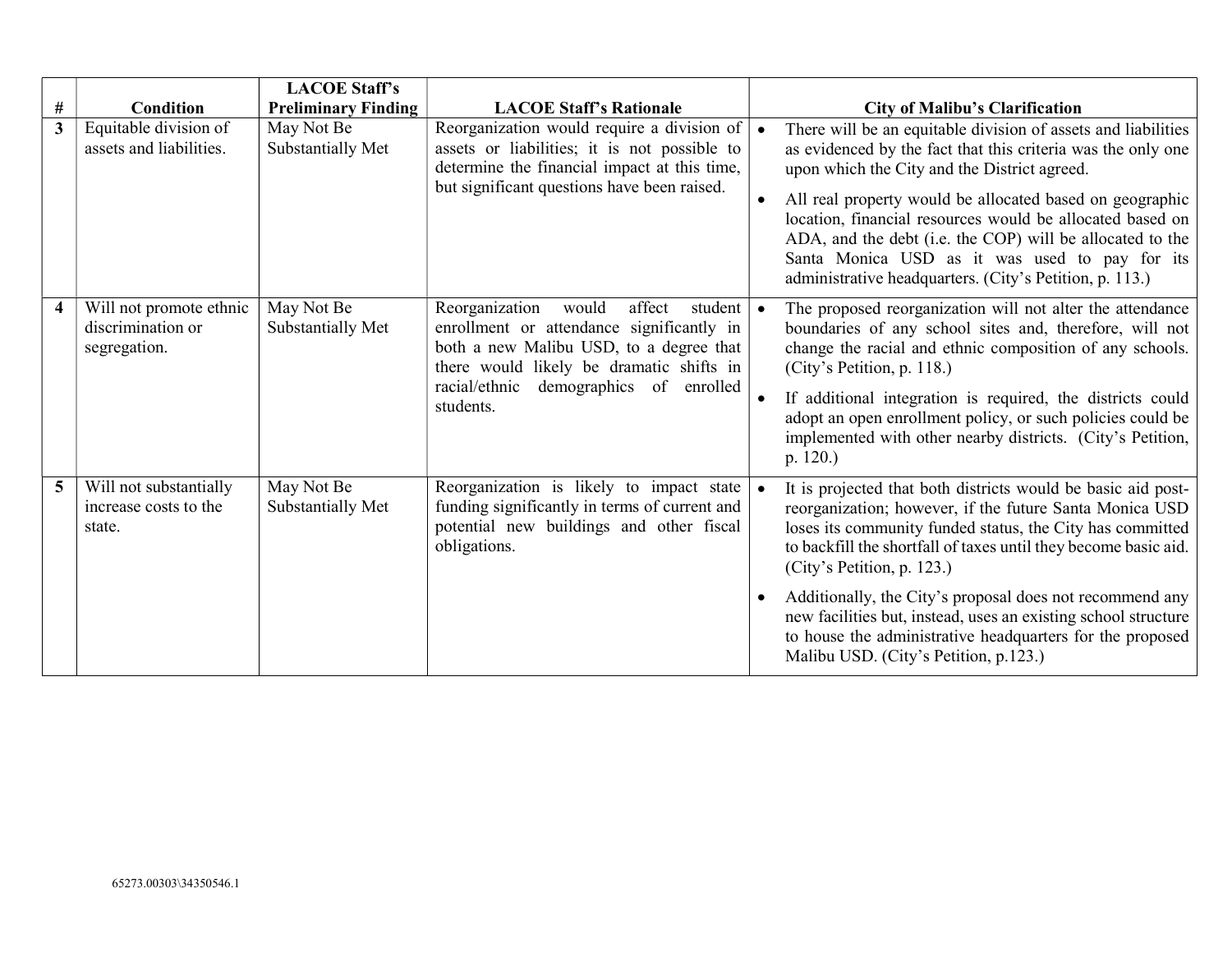|      |                                                                                        | <b>LACOE Staff's</b>            |                                                                                                                                                                                                                                             |           |                                                                                                                                                                                                                                                                                                                                                                                                                                                                                              |
|------|----------------------------------------------------------------------------------------|---------------------------------|---------------------------------------------------------------------------------------------------------------------------------------------------------------------------------------------------------------------------------------------|-----------|----------------------------------------------------------------------------------------------------------------------------------------------------------------------------------------------------------------------------------------------------------------------------------------------------------------------------------------------------------------------------------------------------------------------------------------------------------------------------------------------|
| $\#$ | <b>Condition</b>                                                                       | <b>Preliminary Finding</b>      | <b>LACOE Staff's Rationale</b>                                                                                                                                                                                                              |           | <b>City of Malibu's Clarification</b>                                                                                                                                                                                                                                                                                                                                                                                                                                                        |
| 6    | Will not significantly<br>disrupt educational<br>programs in either                    | May Not Be<br>Substantially Met | It is not clear how any reorganization would $\vert \bullet$<br>impact the educational program of both a<br>new Malibu USD and the resulting Santa<br>Monica USD.                                                                           |           | Each reorganized district will have sufficient per pupil<br>funding to continue to offer the current educational<br>programs at existing school sites. (City's Petition, p. 131.)                                                                                                                                                                                                                                                                                                            |
|      | district.                                                                              |                                 |                                                                                                                                                                                                                                             | $\bullet$ | Additionally, the reorganization will provide the proposed<br>Malibu USD with an opportunity to provide programs<br>specifically desired by the Malibu community. Hence, a full<br>education program for Malibu USD will be developed and<br>provided in the full feasibility study (i.e. after the<br>preliminary public hearing), assuming cooperation from the<br>District as the City attempts to gather data regarding the<br>existing educational programs. (City's Petition, p. 127.) |
|      |                                                                                        |                                 |                                                                                                                                                                                                                                             |           | Initially, the City's proposed budget includes continuation<br>of all programs and staffing levels that are currently in place<br>in Malibu, and additionally offers a similar level of<br>centralized services to complement site-level services.<br>(City's Petition, p. 127.)                                                                                                                                                                                                             |
|      | Will not result in a<br>significant increase in<br>school housing costs.               | May Not Be<br>Substantially Met | Reorganization would likely impact school   •<br>housing costs substantially in terms of new<br>school and administrative facilities needed,<br>as well as potential remediation of existing<br>facilities for a Malibu USD.                |           | There are no projected increases in school housing costs.<br>Reorganization will not impact the school attendance<br>boundaries, and school site capacity at each site is currently<br>sufficient to house existing students. (City's Petition, p.<br>133.)                                                                                                                                                                                                                                  |
|      |                                                                                        |                                 |                                                                                                                                                                                                                                             |           | Although the proposed Malibu USD will need to create<br>classroom space to accommodate alternative education<br>students, it is expected that this can be accomplished on<br>existing campuses. (City's Petition, p. 133.)                                                                                                                                                                                                                                                                   |
| 8    | Proposal is not<br>primarily designed to<br>substantially increase<br>property values. | Substantially Met               | While property values may increase in $\bullet$<br>Malibu as a result of the creation of a Malibu<br>USD, there is no evidence that a desire to<br>increase property values is the <i>primary</i><br>motive for the reorganization request. |           | The City has no motive-primary or otherwise-to<br>increase property values through the submission of this<br>Peition. The City's only goal is to gain local control over<br>its schools so it can provide the same quality academic<br>programs currently offered in Santa Monica. (City's<br>Petition, p. 135.)                                                                                                                                                                             |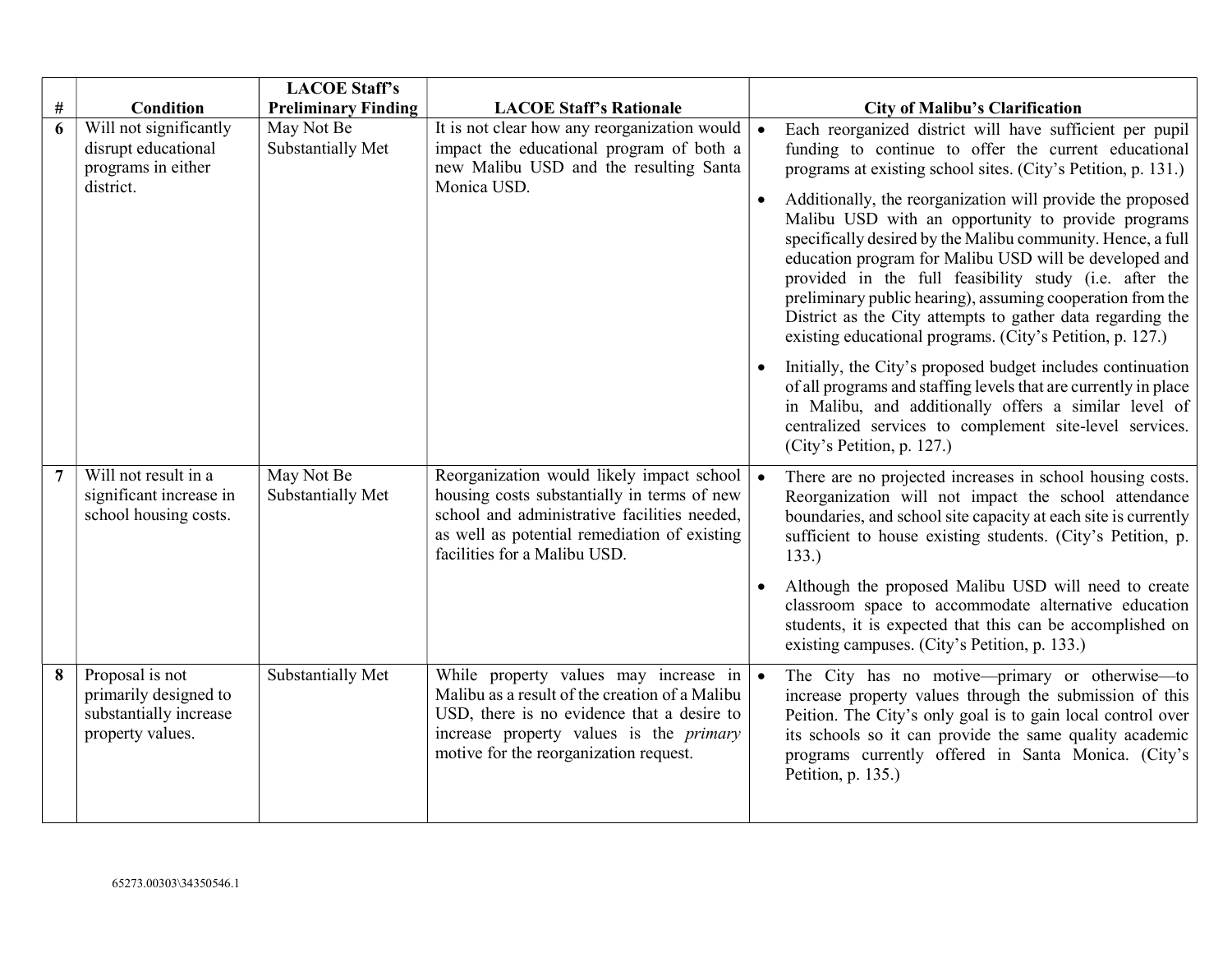|                  |                                                                                     | <b>LACOE Staff's</b>            |                                                                                                                                                      |                                                                                                                                                                                                                                                                                                                                                                                                                                                                                                                                              |
|------------------|-------------------------------------------------------------------------------------|---------------------------------|------------------------------------------------------------------------------------------------------------------------------------------------------|----------------------------------------------------------------------------------------------------------------------------------------------------------------------------------------------------------------------------------------------------------------------------------------------------------------------------------------------------------------------------------------------------------------------------------------------------------------------------------------------------------------------------------------------|
| #                | Condition                                                                           | <b>Preliminary Finding</b>      | <b>LACOE Staff's Rationale</b>                                                                                                                       | <b>City of Malibu's Clarification</b>                                                                                                                                                                                                                                                                                                                                                                                                                                                                                                        |
| $\boldsymbol{9}$ | Will not affect the<br>fiscal management or<br>status of the affected<br>districts. | May Not Be<br>Substantially Met | Reorganization is likely to lead a significant<br>impact to the fiscal management of both a<br>new Malibu USD and the resulting Santa<br>Monica USD. | Since both parties agree that separation is the only way forward,<br>the City believes separation is achievable with the raw data in<br>the SSC report. However, the parties differ in the interpretation<br>of that data as described below.                                                                                                                                                                                                                                                                                                |
|                  |                                                                                     |                                 |                                                                                                                                                      | Firstly, the City's offer addresses Santa Monica USD's per<br>student revenue short-falls through true-up payments to the<br>District for 10 years. (City's Petition, p. 142p.)                                                                                                                                                                                                                                                                                                                                                              |
|                  |                                                                                     |                                 |                                                                                                                                                      | Secondly, a portion of the projected additional short-falls<br>reflected in SSC's report are a result of the District's<br>structural budget deficit and the omission of the significant<br>budget reductions scheduled for 2020-21SY. (SSC Report,<br>p. 27.) These short-falls cannot be attributed solely to the<br>proposed reorganization. By contrast, the City's financial<br>analysis includes the multi-year budgets cuts identified in<br>SM-MUSD's Fiscal Stabilization Plan, as required by<br>LACOE. (City's Petition, p. 142.) |
|                  |                                                                                     |                                 |                                                                                                                                                      | Thirdly, SSC failed to include the \$44 million of Other<br>Local Funding in the per pupil revenue snapshot that was<br>highlighted. A new Malibu USD would have an approx<br>95% LCFF and 5% Other Local Funding, while a new<br>Santa Monica USD would have an approx 70% LCFF and<br>30% Other Local Funding. To omit Other Local Funding<br>as a source of revenue in the per pupil snapshot is not only<br>derelict, but a biased comparison against the City of<br>Malibu. (City's Petition, p. 142.)                                  |
|                  |                                                                                     |                                 |                                                                                                                                                      | Fourthly, the SSC report makes two discordant<br>assumptions: (1) that the enrollment base in Santa Monica<br>will grow exponentially to the point that they will fall out<br>of basic aid; and (2) that the State's growth in LCFF COLA<br>will outpace the growth in Santa Monica's assessed<br>valuation and force them out of basic aid. However, even<br>with those assumptions, they assert that Santa Monica will<br>most likely remain basic aid in its conclusions.                                                                 |